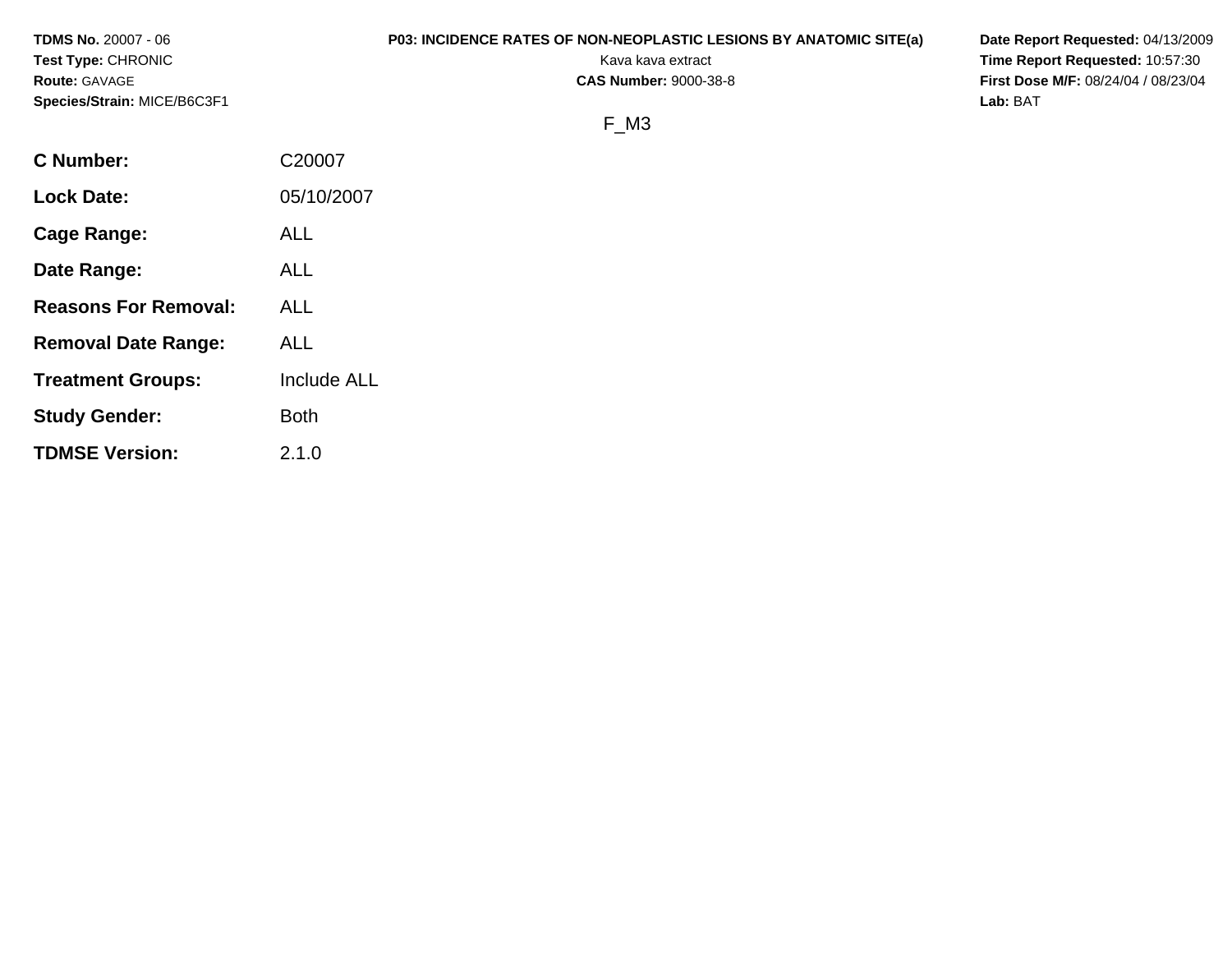**TDMS No.** 20007 - 06 **P03: INCIDENCE RATES OF NON-NEOPLASTIC LESIONS BY ANATOMIC SITE(a) Date Report Requested:** 04/13/2009

**Test Type:** CHRONIC **Transfer CHRONIC Report Requested:** 10:57:30 **Route:** GAVAGE **CAS Number:** 9000-38-8 **First Dose M/F:** 08/24/04 / 08/23/04 **Species/Strain:** MICE/B6C3F1 **Lab:** BAT

| <b>B6C3F1 MICE MALE</b>                 | 0 G/KG       | 0.25 G/KG            | 0.5 G/KG     | 1.0 G/KG                         |  |
|-----------------------------------------|--------------|----------------------|--------------|----------------------------------|--|
| <b>Disposition Summary</b>              |              |                      |              |                                  |  |
|                                         |              |                      |              |                                  |  |
| <b>Animals Initially in Study</b>       | 50           | 50                   | 50           | 50                               |  |
| <b>Early Deaths</b>                     |              |                      |              |                                  |  |
| <b>Moribund Sacrifice</b>               | 3<br>13      | 10<br>$\overline{7}$ | 10           | $\overline{7}$<br>$\overline{7}$ |  |
| <b>Natural Death</b>                    |              |                      | 5            |                                  |  |
| <b>Survivors</b>                        |              |                      |              |                                  |  |
| <b>Moribund Sacrifice</b>               |              |                      | $\mathbf{1}$ |                                  |  |
| <b>Natural Death</b>                    | $\mathbf{1}$ |                      |              |                                  |  |
| <b>Terminal Sacrifice</b>               | 33           | 33                   | 34           | 36                               |  |
| <b>Animals Examined Microscopically</b> | 50           | 50                   | 50           | 50                               |  |
| ALIMENTARY SYSTEM                       |              |                      |              |                                  |  |
| Gallbladder                             | (49)         | (50)                 | (49)         | (47)                             |  |
| Infiltration Cellular, Mononuclear Cell | $1(2\%)$     |                      | 1(2%)        | $1(2\%)$                         |  |
| Inflammation, Granulomatous             |              |                      | 1(2%)        |                                  |  |
| Intestine Large, Cecum                  | (50)         | (50)                 | (50)         | (50)                             |  |
| Amyloid Deposition                      | $1(2\%)$     |                      |              |                                  |  |
| Serosa, Inflammation, Granulomatous     | 1(2%)        |                      |              |                                  |  |
| Intestine Small, Duodenum               | (50)         | (50)                 | (50)         | (50)                             |  |
| Intestine Small, Ileum                  | (50)         | (50)                 | (50)         | (50)                             |  |
| Inflammation, Chronic                   | $1(2\%)$     |                      | 1(2%)        |                                  |  |
|                                         | 1(2%)        |                      |              |                                  |  |
| Epithelium, Hyperplasia                 |              |                      |              |                                  |  |
| Intestine Small, Jejunum                | (50)         | (50)                 | (50)         | (50)                             |  |
| Epithelium, Hyperplasia                 |              | 2(4%)                |              |                                  |  |
| Peyer's Patch, Hyperplasia, Lymphoid    |              |                      | 1(2%)        | 1(2%)                            |  |
| Liver                                   | (50)         | (50)                 | (50)         | (50)                             |  |
| Amyloid Deposition                      |              |                      | $1(2\%)$     | 1(2%)                            |  |
| Angiectasis                             | 3(6%)        | 6(12%)               | 7(14%)       | 10 (20%)                         |  |
| <b>Basophilic Focus</b>                 | 2(4%)        | 3(6%)                | 3(6%)        | $1(2\%)$                         |  |
| Clear Cell Focus                        | 18 (36%)     | 18 (36%)             | 19 (38%)     | 21(42%)                          |  |
| Degeneration, Cystic                    | $1(2\%)$     |                      | $1(2\%)$     | $1(2\%)$                         |  |
| Eosinophilic Focus                      | 28 (56%)     | 32 (64%)             | 42 (84%)     | 43 (86%)                         |  |
| Fatty Change                            | 32(64%)      | 34 (68%)             | 27 (54%)     | 24 (48%)                         |  |
| Fibrosis                                | 1(2%)        |                      |              |                                  |  |
| Hematopoietic Cell Proliferation        | 1(2%)        | 2(4%)                |              | 1(2%)                            |  |
| Hepatodiaphragmatic Nodule              |              |                      | 1(2%)        |                                  |  |
| Infarct                                 |              | 1(2%)                | 2(4%)        |                                  |  |
| Infiltration Cellular, Mononuclear Cell | 49 (98%)     | 47 (94%)             | 47 (94%)     | 48 (96%)                         |  |
| Inflammation, Suppurative               |              |                      |              | $1(2\%)$                         |  |
| Mineralization                          | 1(2%)        | 2(4%)                | 2(4%)        | $1(2\%)$                         |  |
| <b>Mixed Cell Focus</b>                 | 15 (30%)     | 28 (56%)             | 15 (30%)     | 12 (24%)                         |  |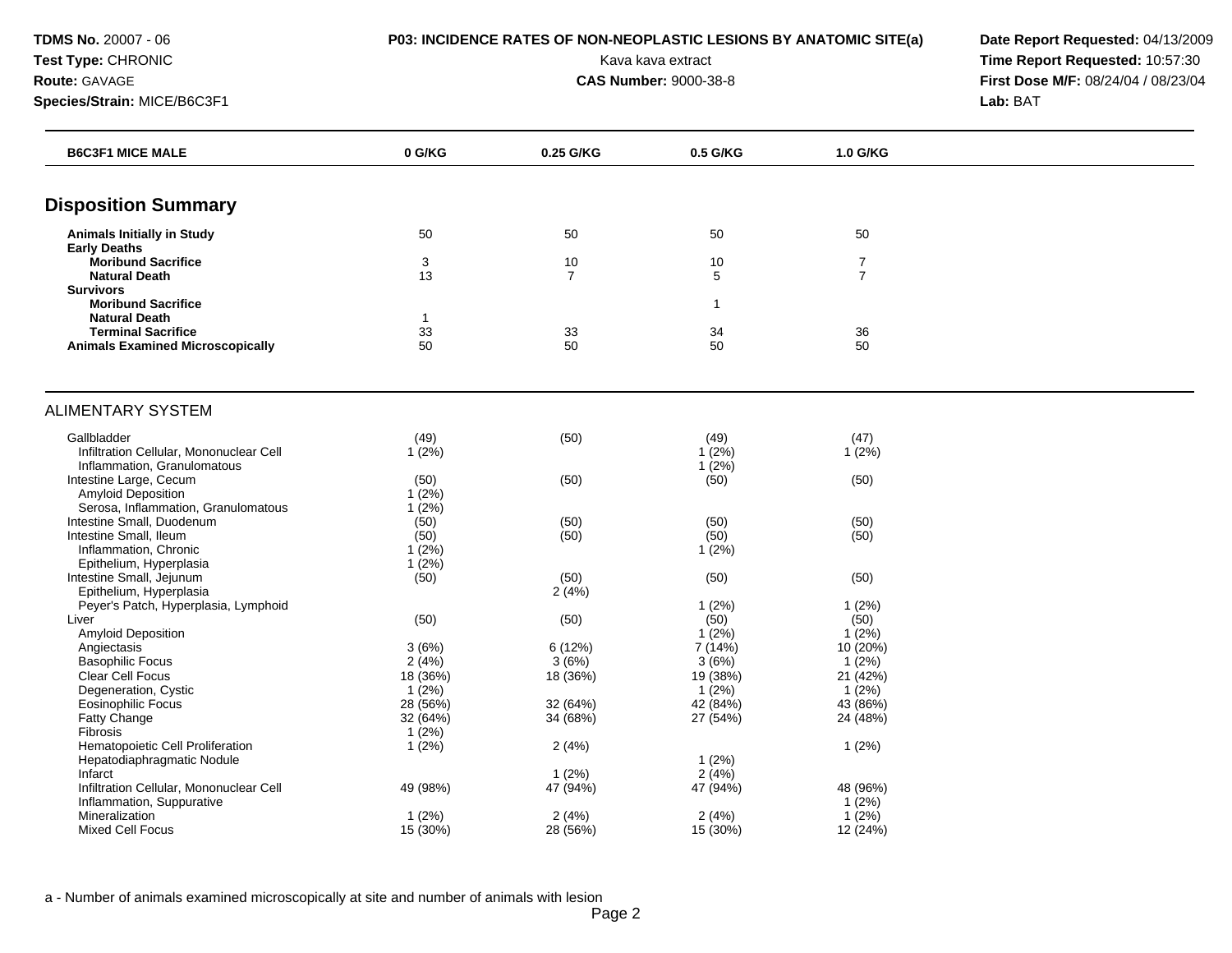## **TDMS No.** 20007 - 06 **P03: INCIDENCE RATES OF NON-NEOPLASTIC LESIONS BY ANATOMIC SITE(a) Date Report Requested:** 04/13/2009

**Test Type:** CHRONIC **Transfer CHRONIC Report Requested:** 10:57:30 **Route:** GAVAGE **CAS Number:** 9000-38-8 **First Dose M/F:** 08/24/04 / 08/23/04

| <b>B6C3F1 MICE MALE</b>                         | 0 G/KG    | 0.25 G/KG  | 0.5 G/KG  | 1.0 G/KG  |  |
|-------------------------------------------------|-----------|------------|-----------|-----------|--|
|                                                 |           |            |           |           |  |
| Necrosis                                        | 3(6%)     | 10 (20%)   | 7 (14%)   | 13 (26%)  |  |
| <b>Tension Lipidosis</b>                        | 5 (10%)   | 2(4%)      | 3(6%)     | 2(4%)     |  |
| Vacuolization Cytoplasmic                       |           | $1(2\%)$   |           | $1(2\%)$  |  |
| Bile Duct, Cyst                                 |           |            |           | $1(2\%)$  |  |
| Centrilobular, Fatty Change                     |           | 1(2%)      |           | $1(2\%)$  |  |
| Centrilobular, Hypertrophy                      |           | 34 (68%)   | 30 (60%)  | 39 (78%)  |  |
| Mesentery                                       | (3)       | (6)        | (2)       | (3)       |  |
| Inflammation, Chronic                           | 1(33%)    |            |           |           |  |
| Fat. Necrosis                                   | 2(67%)    | $6(100\%)$ | 2 (100%)  | 3 (100%)  |  |
| Pancreas                                        | (50)      | (50)       | (50)      | (50)      |  |
| Inflammation, Granulomatous                     |           |            | $1(2\%)$  |           |  |
| Inflammation, Chronic                           |           |            | $1(2\%)$  |           |  |
| Acinus, Atrophy                                 | 1(2%)     |            | 1(2%)     |           |  |
| Acinus, Hypertrophy                             | 2(4%)     |            |           |           |  |
| Duct, Cyst                                      |           |            |           | $1(2\%)$  |  |
| Salivary Glands                                 | (50)      | (50)       | (50)      | (50)      |  |
| Infiltration Cellular, Mononuclear Cell         | 43 (86%)  | 36 (72%)   | 40 (80%)  | 36 (72%)  |  |
| Parotid Gland, Atrophy                          | 1(2%)     |            |           |           |  |
| Parotid Gland, Hyperplasia                      |           |            | 1(2%)     |           |  |
| Parotid Gland, Mineralization                   |           | 1(2%)      |           |           |  |
| Submandibular Gland, Atrophy                    |           | $1(2\%)$   |           |           |  |
| Stomach, Forestomach                            | (50)      | (50)       | (50)      | (50)      |  |
| Inflammation, Chronic                           | 19 (38%)  | 22 (44%)   | 24 (48%)  | 24 (48%)  |  |
| Mineralization                                  |           |            | $1(2\%)$  |           |  |
| <b>Necrosis</b>                                 | 8 (16%)   | 11 (22%)   | 12(24%)   | 10 (20%)  |  |
| Epithelium, Hyperplasia                         | 18 (36%)  | 22 (44%)   | 25(50%)   | 22 (44%)  |  |
| Stomach, Glandular                              | (50)      | (50)       | (50)      | (50)      |  |
| Infiltration Cellular, Mononuclear Cell         | 2(4%)     |            | 2(4%)     | $1(2\%)$  |  |
| Mineralization                                  |           | 1(2%)      |           |           |  |
| Ulcer                                           | 1(2%)     |            |           |           |  |
| Epithelium, Hyperplasia                         | 2(4%)     |            |           |           |  |
| Glands, Ectasia                                 | 2(4%)     | 1(2%)      | 2(4%)     | 2(4%)     |  |
| Tooth                                           | (33)      | (32)       | (27)      | (21)      |  |
| Dysplasia                                       | 33 (100%) | 32 (100%)  | 27 (100%) | 21 (100%) |  |
| Inflammation, Suppurative                       |           | 1(3%)      |           |           |  |
| <b>CARDIOVASCULAR SYSTEM</b>                    |           |            |           |           |  |
| Heart                                           | (50)      | (50)       | (50)      | (50)      |  |
| Cardiomyopathy                                  | 14 (28%)  | 16 (32%)   | 11 (22%)  | 14 (28%)  |  |
| Inflammation, Suppurative                       |           | 1(2%)      |           | $1(2\%)$  |  |
| Inflammation, Chronic                           |           | $1(2\%)$   |           |           |  |
| Artery, Infiltration Cellular, Mononuclear Cell | 2(4%)     | $1(2\%)$   | 1(2%)     | $1(2\%)$  |  |
| Myocardium, Mineralization                      | 1(2%)     | 4(8%)      |           | $1(2\%)$  |  |
| Valve, Inflammation                             |           |            |           | $1(2\%)$  |  |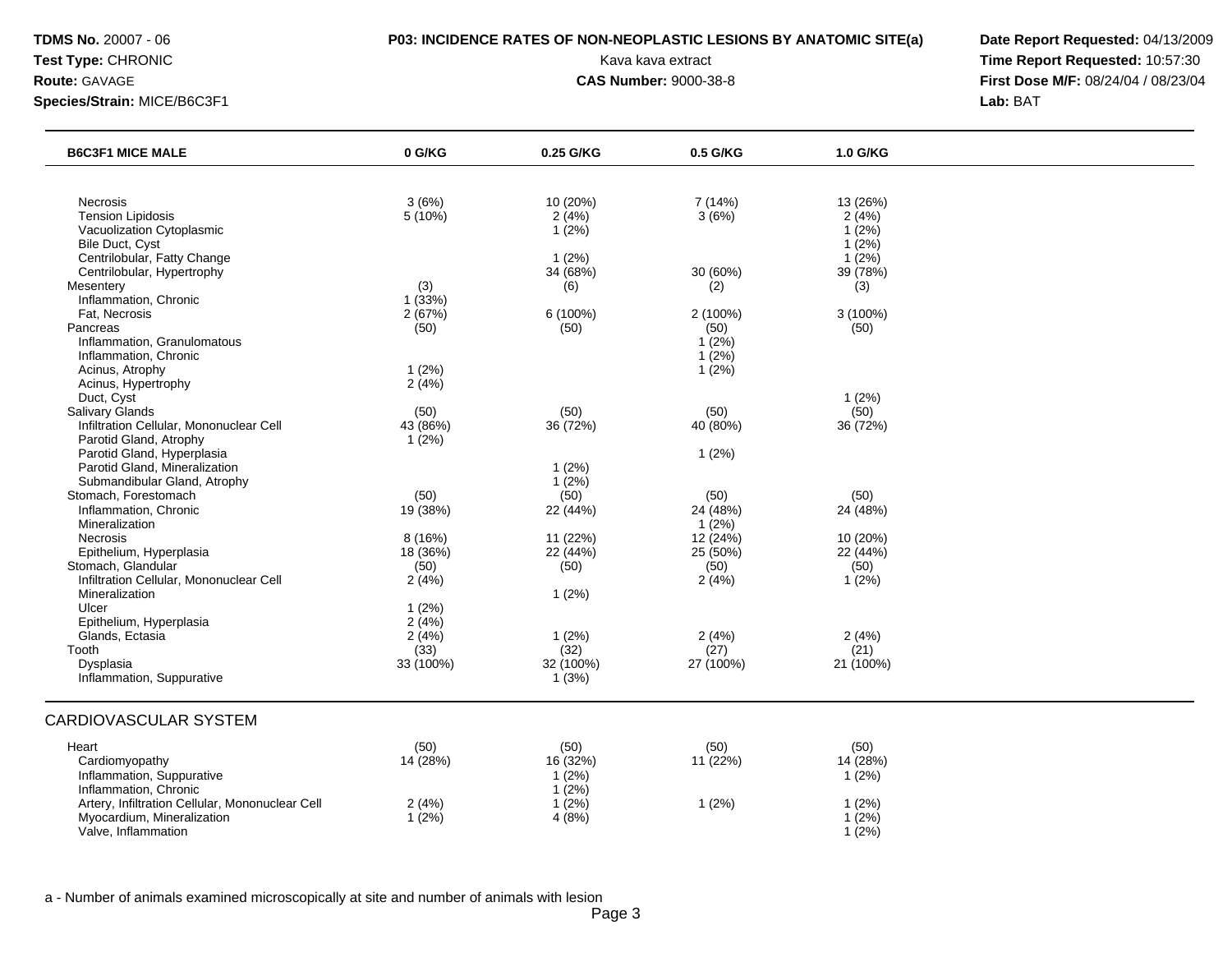| TDMS No. 20007 - 06<br>Test Type: CHRONIC<br>Route: GAVAGE                                                                                                                                                                                                                                                                                                                                                                                                   | P03: INCIDENCE RATES OF NON-NEOPLASTIC LESIONS BY ANATOMIC SITE(a)                                                                                                                                 | Date Report Requested: 04/13/2009<br>Time Report Requested: 10:57:30<br>First Dose M/F: 08/24/04 / 08/23/04 |                                                                                                                                              |                                                                                                                   |          |
|--------------------------------------------------------------------------------------------------------------------------------------------------------------------------------------------------------------------------------------------------------------------------------------------------------------------------------------------------------------------------------------------------------------------------------------------------------------|----------------------------------------------------------------------------------------------------------------------------------------------------------------------------------------------------|-------------------------------------------------------------------------------------------------------------|----------------------------------------------------------------------------------------------------------------------------------------------|-------------------------------------------------------------------------------------------------------------------|----------|
| Species/Strain: MICE/B6C3F1                                                                                                                                                                                                                                                                                                                                                                                                                                  |                                                                                                                                                                                                    |                                                                                                             |                                                                                                                                              |                                                                                                                   | Lab: BAT |
| <b>B6C3F1 MICE MALE</b>                                                                                                                                                                                                                                                                                                                                                                                                                                      | 0 G/KG                                                                                                                                                                                             | 0.25 G/KG                                                                                                   | 0.5 G/KG                                                                                                                                     | 1.0 G/KG                                                                                                          |          |
| <b>ENDOCRINE SYSTEM</b>                                                                                                                                                                                                                                                                                                                                                                                                                                      |                                                                                                                                                                                                    |                                                                                                             |                                                                                                                                              |                                                                                                                   |          |
| <b>Adrenal Cortex</b><br>Hypertrophy<br>Infiltration Cellular, Mononuclear Cell<br>Vacuolization Cytoplasmic<br>Subcapsular, Hyperplasia<br>Zona Reticularis, Hyperplasia<br>Adrenal Medulla<br>Hyperplasia<br>Islets, Pancreatic<br>Hyperplasia<br>Parathyroid Gland<br>Cyst<br>Infiltration Cellular, Mononuclear Cell<br><b>Pituitary Gland</b><br>Cyst<br>Pars Distalis, Hyperplasia<br><b>Thyroid Gland</b><br>Atrophy<br>Cyst<br>Follicle, Hyperplasia | (50)<br>$1(2\%)$<br>1(2%)<br>2(4%)<br>44 (88%)<br>5(10%)<br>(50)<br>$1(2\%)$<br>(50)<br>37(74%)<br>(47)<br>$1(2\%)$<br>1(2%)<br>(49)<br>$1(2\%)$<br>1(2%)<br>(50)<br>$1(2\%)$<br>4(8%)<br>$1(2\%)$ | (50)<br>2(4%)<br>2(4%)<br>45 (90%)<br>3(6%)<br>(50)<br>(50)<br>35(70%)<br>(44)<br>1(2%)<br>(50)<br>(50)     | (50)<br>2(4%)<br>48 (96%)<br>2(4%)<br>(50)<br>$1(2\%)$<br>(50)<br>36 (72%)<br>(46)<br>(50)<br>$1(2\%)$<br>1(2%)<br>(49)<br>1(2%)<br>$1(2\%)$ | (50)<br>2(4%)<br>3(6%)<br>49 (98%)<br>4(8%)<br>(50)<br>(50)<br>33 (66%)<br>(44)<br>1(2%)<br>(50)<br>2(4%)<br>(50) |          |
| <b>GENERAL BODY SYSTEM</b><br>Peritoneum<br>Inflammation, Chronic                                                                                                                                                                                                                                                                                                                                                                                            | (0)                                                                                                                                                                                                | (0)                                                                                                         | (0)                                                                                                                                          | (2)<br>2(100%)                                                                                                    |          |
| <b>GENITAL SYSTEM</b>                                                                                                                                                                                                                                                                                                                                                                                                                                        |                                                                                                                                                                                                    |                                                                                                             |                                                                                                                                              |                                                                                                                   |          |
| <b>Coagulating Gland</b><br>Hyperplasia<br>Epididymis<br>Granuloma Sperm<br>Infiltration Cellular, Mononuclear Cell<br>Inflammation, Chronic<br>Penis<br>Infiltration Cellular, Polymorphonuclear<br><b>Preputial Gland</b><br>Cyst<br>Inflammation<br>Prostate                                                                                                                                                                                              | (0)<br>(50)<br>$2(4\%)$<br>29 (58%)<br>(0)<br>(50)<br>4(8%)<br>10 (20%)<br>(50)                                                                                                                    | (1)<br>$1(100\%)$<br>(50)<br>22 (44%)<br>1(2%)<br>(1)<br>1 (100%)<br>(50)<br>5 (10%)<br>4(8%)<br>(50)       | (1)<br>(50)<br>3(6%)<br>33 (66%)<br>(0)<br>(50)<br>5 (10%)<br>9(18%)<br>(50)                                                                 | (0)<br>(50)<br>$1(2\%)$<br>28 (56%)<br>(0)<br>(50)<br>3(6%)<br>13 (26%)<br>(50)                                   |          |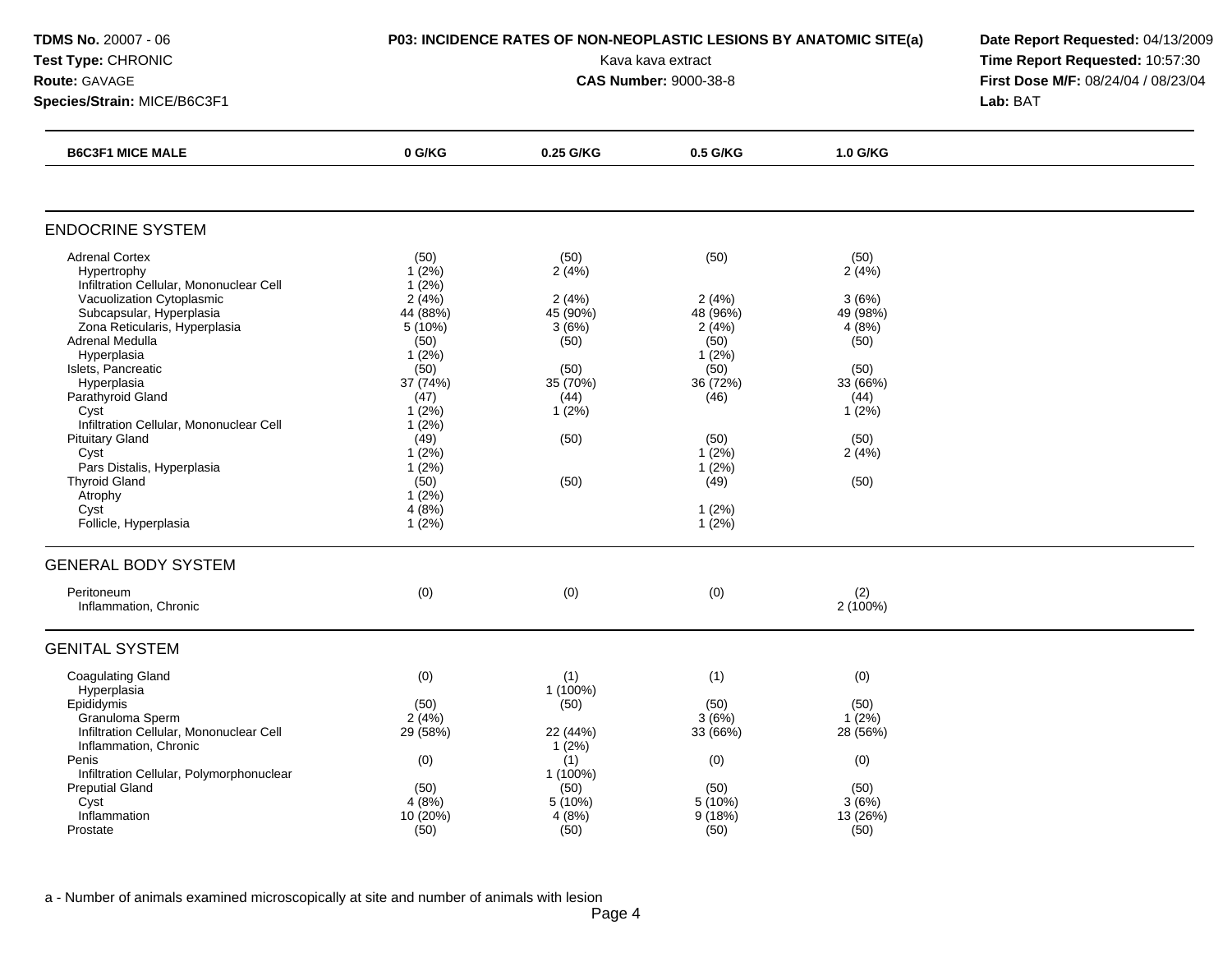## **TDMS No.** 20007 - 06 **P03: INCIDENCE RATES OF NON-NEOPLASTIC LESIONS BY ANATOMIC SITE(a) Date Report Requested:** 04/13/2009

**Test Type:** CHRONIC **Transfer CHRONIC Report Requested:** 10:57:30 **Route:** GAVAGE **CAS Number:** 9000-38-8 **First Dose M/F:** 08/24/04 / 08/23/04

| <b>B6C3F1 MICE MALE</b>                                      | 0 G/KG            | 0.25 G/KG            | 0.5 G/KG               | 1.0 G/KG             |  |
|--------------------------------------------------------------|-------------------|----------------------|------------------------|----------------------|--|
|                                                              |                   |                      |                        |                      |  |
| Atrophy<br>Fibrosis                                          |                   |                      | 1(2%)                  | 1(2%)                |  |
| Hyperplasia<br>Infiltration Cellular, Mononuclear Cell       | 1(2%)<br>29 (58%) | 31 (62%)             | 38 (76%)               | $1(2\%)$<br>29 (58%) |  |
| Inflammation                                                 | 4(8%)             | 9(18%)               | 4(8%)                  | 2(4%)                |  |
| Mineralization<br>Seminal Vesicle                            | (50)              | 1(2%)<br>(50)        | (50)                   | (50)                 |  |
| Atrophy                                                      |                   |                      |                        | 1(2%)                |  |
| Fibrosis<br>Hyperplasia                                      | 2(4%)             |                      |                        | 1(2%)                |  |
| Infiltration Cellular, Mononuclear Cell                      | 4(8%)             | 4(8%)                | 6 (12%)                |                      |  |
| Inflammation                                                 | 6(12%)            | 5 (10%)              |                        | 2(4%)                |  |
| <b>Testes</b><br>Inflammation                                | (50)<br>1(2%)     | (50)                 | (50)                   | (50)                 |  |
| Mineralization                                               | $1(2\%)$          |                      |                        |                      |  |
| Germinal Epithelium, Atrophy                                 | 2(4%)             | 4(8%)                | 1(2%)                  | 1(2%)                |  |
| <b>HEMATOPOIETIC SYSTEM</b>                                  |                   |                      |                        |                      |  |
| <b>Bone Marrow</b>                                           | (50)              | (50)                 | (50)                   | (50)                 |  |
| Lymph Node<br>Renal, Hyperplasia, Lymphoid                   | (0)               | (1)                  | $\hat{1}(3)$<br>1(33%) | (3)                  |  |
| Lymph Node, Mandibular                                       | (50)              | (50)                 | (50)                   | (49)                 |  |
| Hyperplasia, Lymphoid                                        |                   | 3(6%)                | 2(4%)                  | 1(2%)                |  |
| Lymph Node, Mesenteric<br>Atrophy                            | (50)<br>$1(2\%)$  | (50)                 | (50)                   | (49)                 |  |
| Hyperplasia, Lymphoid                                        |                   | $1(2\%)$             | 2(4%)                  |                      |  |
| Spleen<br>Angiectasis                                        | (50)              | (50)                 | (49)<br>$1(2\%)$       | (50)                 |  |
| Hematopoietic Cell Proliferation                             | 16 (32%)          | 19 (38%)             | 21 (43%)               | 15 (30%)             |  |
| Hyperplasia, Lymphoid<br>Lymphoid Follicle, Atrophy          | 3(6%)<br>6(12%)   | 3(6%)<br>5 (10%)     | 2(4%)<br>3(6%)         | 3(6%)<br>6(12%)      |  |
| Thymus                                                       | (48)              | (47)                 | (47)                   | (49)                 |  |
| Atrophy                                                      | 41 (85%)          | 41 (87%)             | 46 (98%)               | 43 (88%)             |  |
| Ectopic Thyroid<br>Hyperplasia, Histiocytic                  | 1(2%)             | $1(2\%)$<br>$1(2\%)$ |                        |                      |  |
| Infiltration Cellular, Histiocyte                            |                   |                      | 2(4%)                  |                      |  |
| Inflammation, Chronic Active<br>Epithelial Cell, Hyperplasia |                   | $1(2\%)$             |                        | 1(2%)<br>$1(2\%)$    |  |
| <b>INTEGUMENTARY SYSTEM</b>                                  |                   |                      |                        |                      |  |
| Skin                                                         | (50)              | (50)                 | (50)                   | (50)                 |  |
| <b>Cyst Epithelial Inclusion</b>                             |                   |                      | 2(4%)                  |                      |  |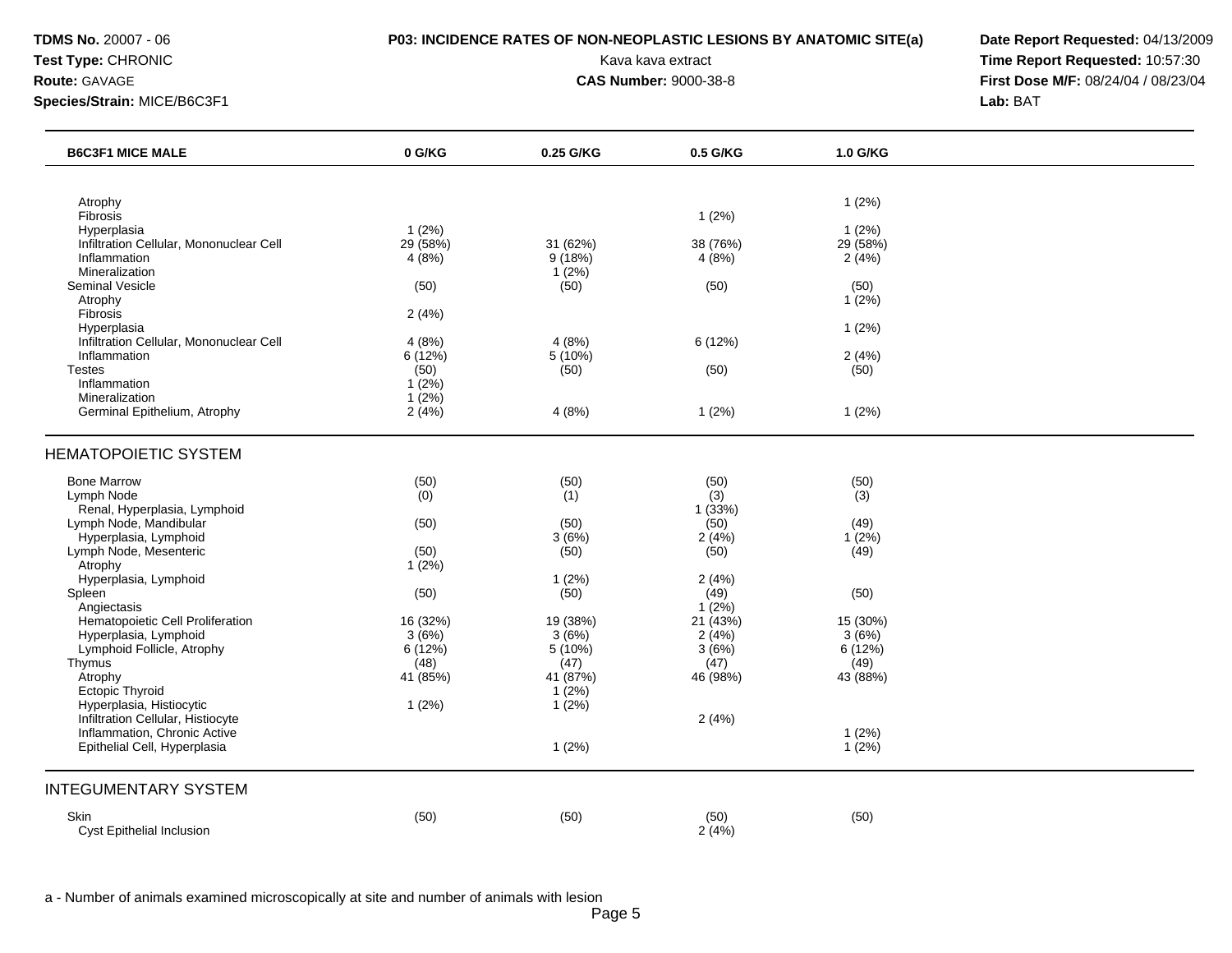## **TDMS No.** 20007 - 06 **P03: INCIDENCE RATES OF NON-NEOPLASTIC LESIONS BY ANATOMIC SITE(a) Date Report Requested:** 04/13/2009

**Test Type:** CHRONIC **Transfer CHRONIC Report Requested:** 10:57:30 **Route:** GAVAGE **CAS Number:** 9000-38-8 **First Dose M/F:** 08/24/04 / 08/23/04

| <b>B6C3F1 MICE MALE</b>                                                                                                                                                                                                                                                                                                                                                                                                                                                        | 0 G/KG                                                                                     | 0.25 G/KG                                                                                                  | 0.5 G/KG                                                                                                                                        | 1.0 G/KG                                                                                            |  |
|--------------------------------------------------------------------------------------------------------------------------------------------------------------------------------------------------------------------------------------------------------------------------------------------------------------------------------------------------------------------------------------------------------------------------------------------------------------------------------|--------------------------------------------------------------------------------------------|------------------------------------------------------------------------------------------------------------|-------------------------------------------------------------------------------------------------------------------------------------------------|-----------------------------------------------------------------------------------------------------|--|
| Hemorrhage<br>Inflammation, Chronic<br>Ulcer                                                                                                                                                                                                                                                                                                                                                                                                                                   | 1(2%)<br>1(2%)                                                                             | 1(2%)<br>1(2%)                                                                                             | 9(18%)                                                                                                                                          | 1(2%)<br>$1(2\%)$<br>4(8%)                                                                          |  |
| MUSCULOSKELETAL SYSTEM                                                                                                                                                                                                                                                                                                                                                                                                                                                         |                                                                                            |                                                                                                            |                                                                                                                                                 |                                                                                                     |  |
| <b>Bone</b><br>Cranium, Hyperostosis<br>Skeletal Muscle                                                                                                                                                                                                                                                                                                                                                                                                                        | (50)<br>$1(2\%)$<br>(2)                                                                    | (50)<br>(0)                                                                                                | (50)<br>(1)                                                                                                                                     | (50)<br>(0)                                                                                         |  |
| <b>NERVOUS SYSTEM</b>                                                                                                                                                                                                                                                                                                                                                                                                                                                          |                                                                                            |                                                                                                            |                                                                                                                                                 |                                                                                                     |  |
| <b>Brain</b><br>Hemorrhage<br>Hypothalamus, Compression                                                                                                                                                                                                                                                                                                                                                                                                                        | (50)                                                                                       | (50)<br>$1(2\%)$                                                                                           | (50)<br>1(2%)                                                                                                                                   | (50)                                                                                                |  |
| <b>RESPIRATORY SYSTEM</b>                                                                                                                                                                                                                                                                                                                                                                                                                                                      |                                                                                            |                                                                                                            |                                                                                                                                                 |                                                                                                     |  |
| Lung<br>Inflammation<br>Metaplasia, Osseous<br>Mineralization<br>Alveolar Epithelium, Hyperplasia<br>Alveolus, Infiltration Cellular, Histiocyte<br>Bronchus, Hyperplasia<br>Bronchus, Infiltration Cellular, Histiocyte<br>Nose<br>Inflammation, Suppurative<br>Inflammation, Chronic<br>Polyp, Inflammatory<br>Nasolacrimal Duct, Inflammation, Suppurative<br>Respiratory Epithelium, Hyperplasia<br>Trachea<br>Inflammation, Chronic<br>Epithelium, Cytoplasmic Alteration | (50)<br>2(4%)<br>2(4%)<br>2(4%)<br>(50)<br>$1(2\%)$<br>9(18%)<br>1(2%)<br>$1(2\%)$<br>(50) | (50)<br>2(4%)<br>3(6%)<br>6(12%)<br>2(4%)<br>(50)<br>$1(2\%)$<br>8(16%)<br>2(4%)<br>2(4%)<br>(50)<br>1(2%) | (50)<br>3(6%)<br>$1(2\%)$<br>2(4%)<br>$1(2\%)$<br>5(10%)<br>1(2%)<br>(50)<br>4(8%)<br>7 (14%)<br>2(4%)<br>1(2%)<br>(50)<br>$1(2\%)$<br>$1(2\%)$ | (50)<br>2(4%)<br>2(4%)<br>1(2%)<br>1(2%)<br>(50)<br>$1(2\%)$<br>$5(10\%)$<br>1(2%)<br>3(6%)<br>(50) |  |
| SPECIAL SENSES SYSTEM                                                                                                                                                                                                                                                                                                                                                                                                                                                          |                                                                                            |                                                                                                            |                                                                                                                                                 |                                                                                                     |  |
| Eye<br>Degeneration<br>Anterior Chamber, Inflammation, Suppurative<br>Cornea, Inflammation, Chronic                                                                                                                                                                                                                                                                                                                                                                            | (50)                                                                                       | (50)<br>$1(2\%)$<br>1(2%)                                                                                  | (50)<br>1(2%)                                                                                                                                   | (50)<br>1(2%)<br>2(4%)                                                                              |  |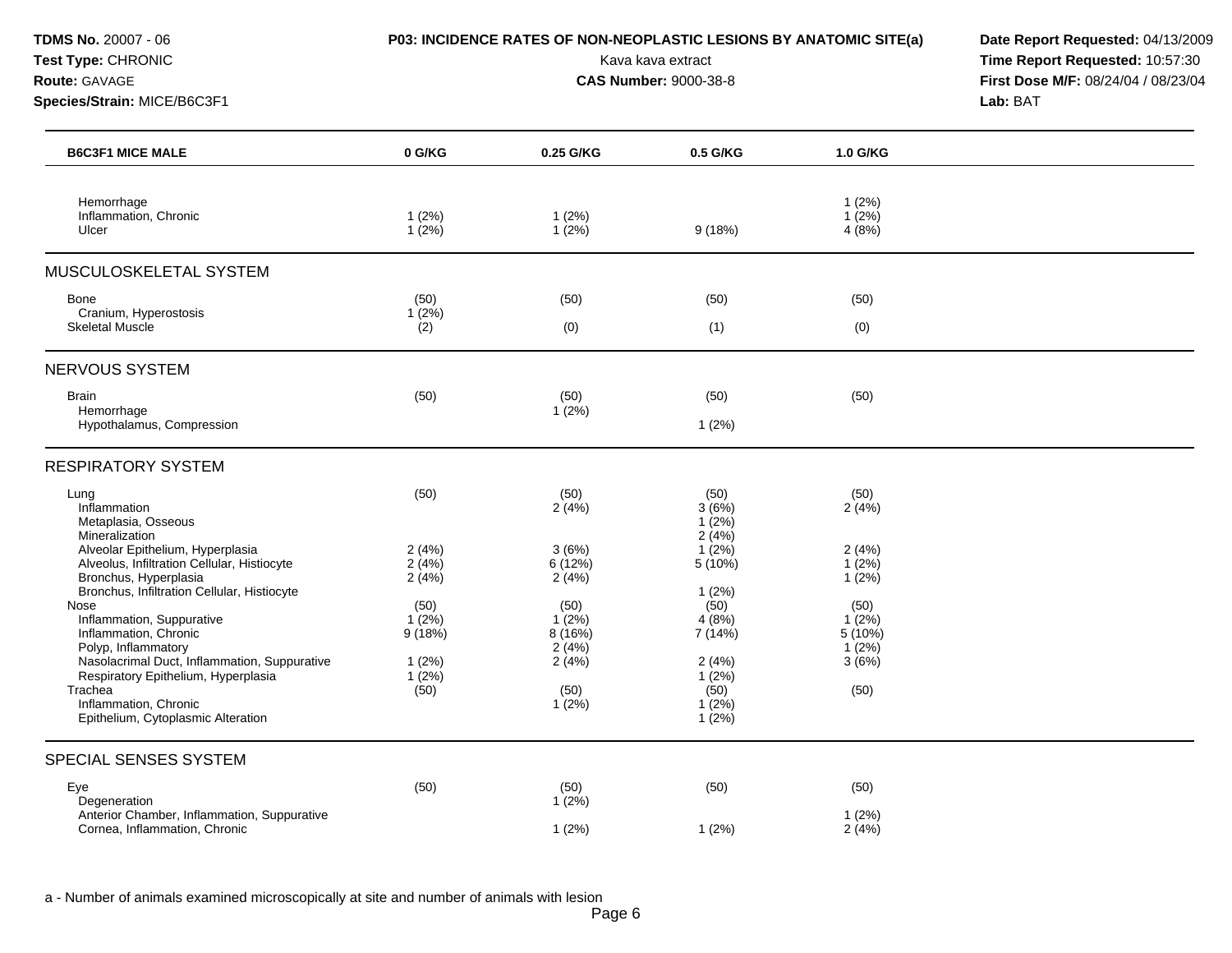| <b>TDMS No. 20007 - 06</b><br><b>Test Type: CHRONIC</b><br>Route: GAVAGE<br>Species/Strain: MICE/B6C3F1 | P03: INCIDENCE RATES OF NON-NEOPLASTIC LESIONS BY ANATOMIC SITE(a) | Date Report Requested: 04/13/2009<br>Time Report Requested: 10:57:30<br>First Dose M/F: 08/24/04 / 08/23/04<br>Lab: BAT |                            |                     |  |
|---------------------------------------------------------------------------------------------------------|--------------------------------------------------------------------|-------------------------------------------------------------------------------------------------------------------------|----------------------------|---------------------|--|
| <b>B6C3F1 MICE MALE</b>                                                                                 | 0 G/KG                                                             | 0.25 G/KG                                                                                                               | 0.5 G/KG                   | 1.0 G/KG            |  |
| Retrobulbar, Inflammation, Chronic<br>Harderian Gland<br>Fibrosis                                       | (50)<br>1(2%)                                                      | (50)                                                                                                                    | (50)                       | 1(2%)<br>(50)       |  |
| Hyperplasia<br>Infiltration Cellular, Mononuclear Cell<br>Inflammation, Granulomatous                   | 4(8%)<br>36 (72%)                                                  | 3(6%)<br>30 (60%)                                                                                                       | 1(2%)<br>34 (68%)<br>1(2%) | 8 (16%)<br>39 (78%) |  |
| <b>URINARY SYSTEM</b>                                                                                   |                                                                    |                                                                                                                         |                            |                     |  |
| Kidney                                                                                                  | (50)                                                               | (50)                                                                                                                    | (50)                       | (50)                |  |
| <b>Amyloid Deposition</b>                                                                               |                                                                    |                                                                                                                         | 1(2%)                      |                     |  |
| Hydronephrosis                                                                                          | 6(12%)                                                             | 1(2%)                                                                                                                   |                            | 1(2%)               |  |
| Inflammation                                                                                            | 2(4%)                                                              | 2(4%)                                                                                                                   | 1(2%)                      | 1(2%)               |  |
| Metaplasia, Osseous<br>Mineralization                                                                   | 3(6%)                                                              | 2(4%)<br>$1(2\%)$                                                                                                       |                            | 2(4%)               |  |
| Nephropathy                                                                                             | 32 (64%)                                                           | 40 (80%)                                                                                                                | 37 (74%)                   | 38 (76%)            |  |
| Thrombosis                                                                                              |                                                                    | 1(2%)                                                                                                                   |                            |                     |  |
| Cortex, Medulla, Necrosis                                                                               | 6(12%)                                                             |                                                                                                                         |                            |                     |  |
| Papilla, Necrosis                                                                                       | 3(6%)                                                              |                                                                                                                         |                            | 3(6%)               |  |
| Renal Tubule, Cyst                                                                                      |                                                                    |                                                                                                                         | 3(6%)                      |                     |  |
| Renal Tubule, Dilatation                                                                                |                                                                    | $1(2\%)$                                                                                                                |                            |                     |  |
| Renal Tubule, Hyperplasia                                                                               | 6 (12%)                                                            | 20 (40%)                                                                                                                | 13 (26%)                   | 10 (20%)            |  |
| Renal Tubule, Mineralization                                                                            | 31 (62%)                                                           | 42 (84%)                                                                                                                | 38 (76%)                   | 31 (62%)            |  |
| Renal Tubule, Pigmentation, Lipofuscin                                                                  | 1(2%)                                                              |                                                                                                                         | 1(2%)                      | 2(4%)               |  |
| Urethra                                                                                                 | (2)                                                                | (4)                                                                                                                     | (0)                        | (1)                 |  |
| Cyst<br>Inflammation                                                                                    | 2(100%)                                                            | 1(25%)<br>4 (100%)                                                                                                      |                            | 1 (100%)            |  |
| Necrosis                                                                                                |                                                                    |                                                                                                                         |                            | 1 (100%)            |  |
| <b>Urinary Bladder</b>                                                                                  | (50)                                                               | (50)                                                                                                                    | (50)                       | (50)                |  |
| Infiltration Cellular, Mononuclear Cell                                                                 | 20 (40%)                                                           | 25 (50%)                                                                                                                | 26 (52%)                   | 20 (40%)            |  |
| Inflammation                                                                                            | 4(8%)                                                              | 2(4%)                                                                                                                   |                            |                     |  |

# \*\*\* END OF MALE \*\*\*

Transitional Epithelium, Cytoplasmic Alteration 1 (2%)<br>
Transitional Epithelium, Hyperplasia 1 (2%)<br>
1 (2%)<br>
1 (2%)

Transitional Epithelium, Hyperplasia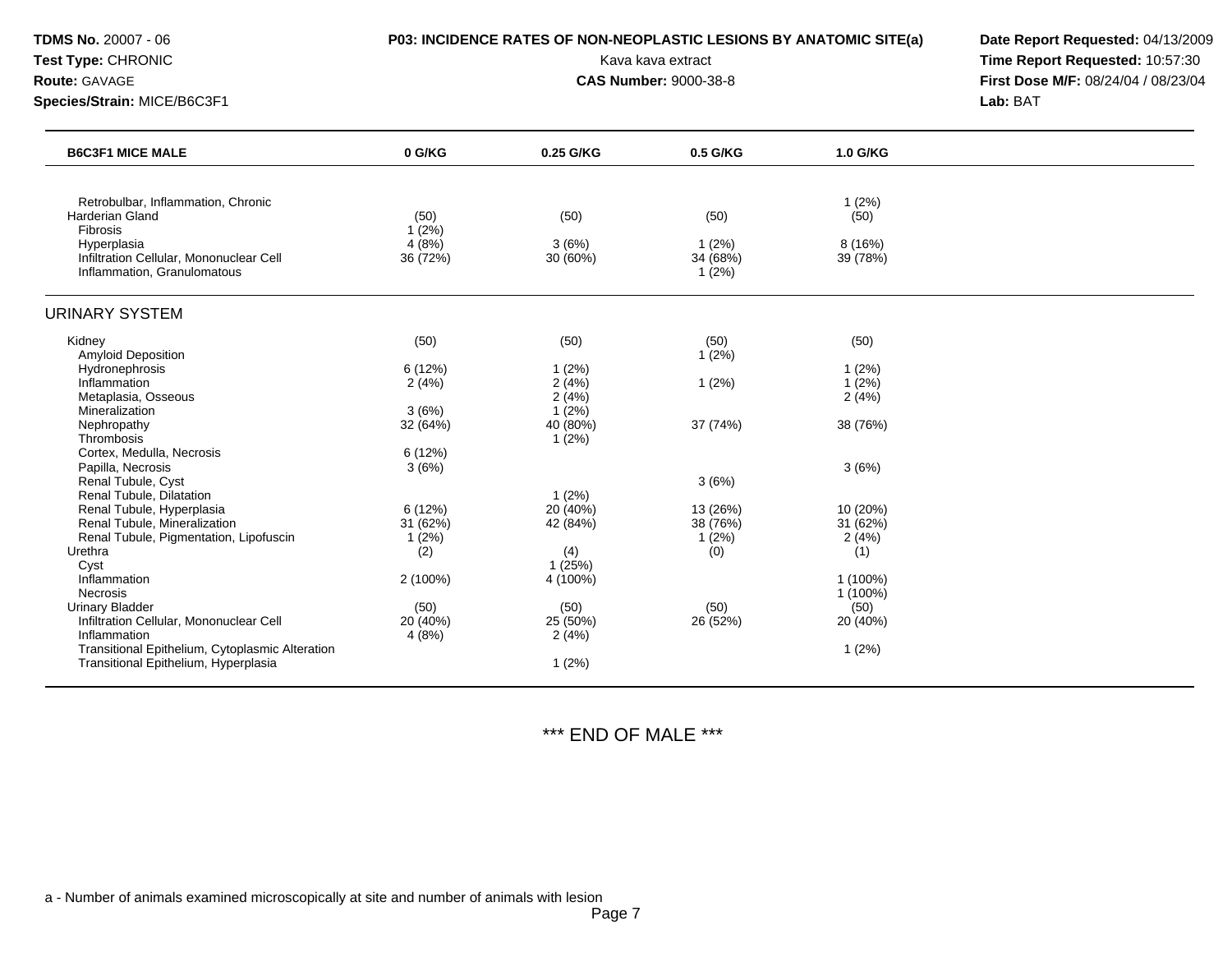**TDMS No.** 20007 - 06 **P03: INCIDENCE RATES OF NON-NEOPLASTIC LESIONS BY ANATOMIC SITE(a) Date Report Requested:** 04/13/2009

**Test Type:** CHRONIC **Transfer CHRONIC Report Requested:** 10:57:30 **Route:** GAVAGE **CAS Number:** 9000-38-8 **First Dose M/F:** 08/24/04 / 08/23/04 **Species/Strain:** MICE/B6C3F1 **Lab:** BAT

| <b>B6C3F1 MICE FEMALE</b>               | 0 G/KG         | 0.25 G/KG | 0.5 G/KG       | 1.0 G/KG       |  |
|-----------------------------------------|----------------|-----------|----------------|----------------|--|
| <b>Disposition Summary</b>              |                |           |                |                |  |
| <b>Animals Initially in Study</b>       | 50             | 50        | 50             | 50             |  |
| <b>Early Deaths</b>                     |                |           |                |                |  |
| <b>Accidently Killed</b>                | $\mathbf{1}$   |           |                | $\mathbf{1}$   |  |
| <b>Moribund Sacrifice</b>               | $\overline{4}$ | 4         | 1              | $\overline{7}$ |  |
| <b>Natural Death</b>                    | $\overline{7}$ | 12        | $\overline{4}$ | 5              |  |
| <b>Survivors</b>                        |                |           |                |                |  |
| <b>Terminal Sacrifice</b>               | 38             | 34        | 45             | 37             |  |
| <b>Animals Examined Microscopically</b> | 50             | 50        | 50             | 50             |  |
| <b>ALIMENTARY SYSTEM</b>                |                |           |                |                |  |
| Esophagus                               | (50)           | (50)      | (50)           | (50)           |  |
| Inflammation, Chronic                   |                | $1(2\%)$  |                |                |  |
| Gallbladder                             | (50)           | (48)      | (49)           | (50)           |  |
| Cyst                                    | $1(2\%)$       | $1(2\%)$  |                | 1(2%)          |  |
| Epithelium, Cytoplasmic Alteration      |                |           |                | $1(2\%)$       |  |
| Intestine Large, Cecum                  | (50)           | (50)      | (50)           | (50)           |  |
| Inflammation, Chronic                   | $1(2\%)$       |           |                |                |  |
| Intestine Small, Duodenum               | (50)           | (50)      | (50)           | (50)           |  |
| Metaplasia, Squamous                    |                |           |                | $1(2\%)$       |  |
| Epithelium, Hyperplasia                 |                |           | 1(2%)          |                |  |
| Intestine Small, Ileum                  | (50)           | (50)      | (50)           | (50)           |  |
| Inflammation, Chronic Active            |                |           | 1(2%)          |                |  |
| Ulcer                                   |                |           | 1(2%)          |                |  |
| Intestine Small, Jejunum                | (50)           | (50)      | (50)           | (50)           |  |
| Epithelium, Hyperplasia                 |                |           |                | $1(2\%)$       |  |
| Peyer's Patch, Hyperplasia              |                |           | 1(2%)          |                |  |
| Liver                                   | (50)           | (50)      | (50)           | (50)           |  |
| Angiectasis                             | 3(6%)          |           | 2(4%)          |                |  |
| <b>Basophilic Focus</b>                 |                | 1(2%)     | 4(8%)          | $1(2\%)$       |  |
| Clear Cell Focus                        | 3(6%)          |           | 1(2%)          | 5(10%)         |  |
| Cyst                                    |                |           | 1(2%)          |                |  |
| Eosinophilic Focus                      | 9(18%)         | 7 (14%)   | 16 (32%)       | 26 (52%)       |  |
| Fatty Change                            | 39 (78%)       | 33 (66%)  | 42 (84%)       | 23 (46%)       |  |
| Hematopoietic Cell Proliferation        | 1(2%)          | 4(8%)     | 4(8%)          | $1(2\%)$       |  |
| Infiltration Cellular, Mononuclear Cell | 45 (90%)       | 47 (94%)  | 49 (98%)       | 44 (88%)       |  |
| Mixed Cell Focus                        | 12(24%)        | 13(26%)   | 14 (28%)       | 7 (14%)        |  |
| Necrosis                                | 5 (10%)        | 4(8%)     | 5 (10%)        | $1(2\%)$       |  |
| <b>Tension Lipidosis</b>                | 3(6%)          | 8(16%)    | 7 (14%)        | 4(8%)          |  |
| Vacuolization Cytoplasmic               |                |           |                | $1(2\%)$       |  |
| Centrilobular, Hypertrophy              |                | 20 (40%)  | 48 (96%)       | 49 (98%)       |  |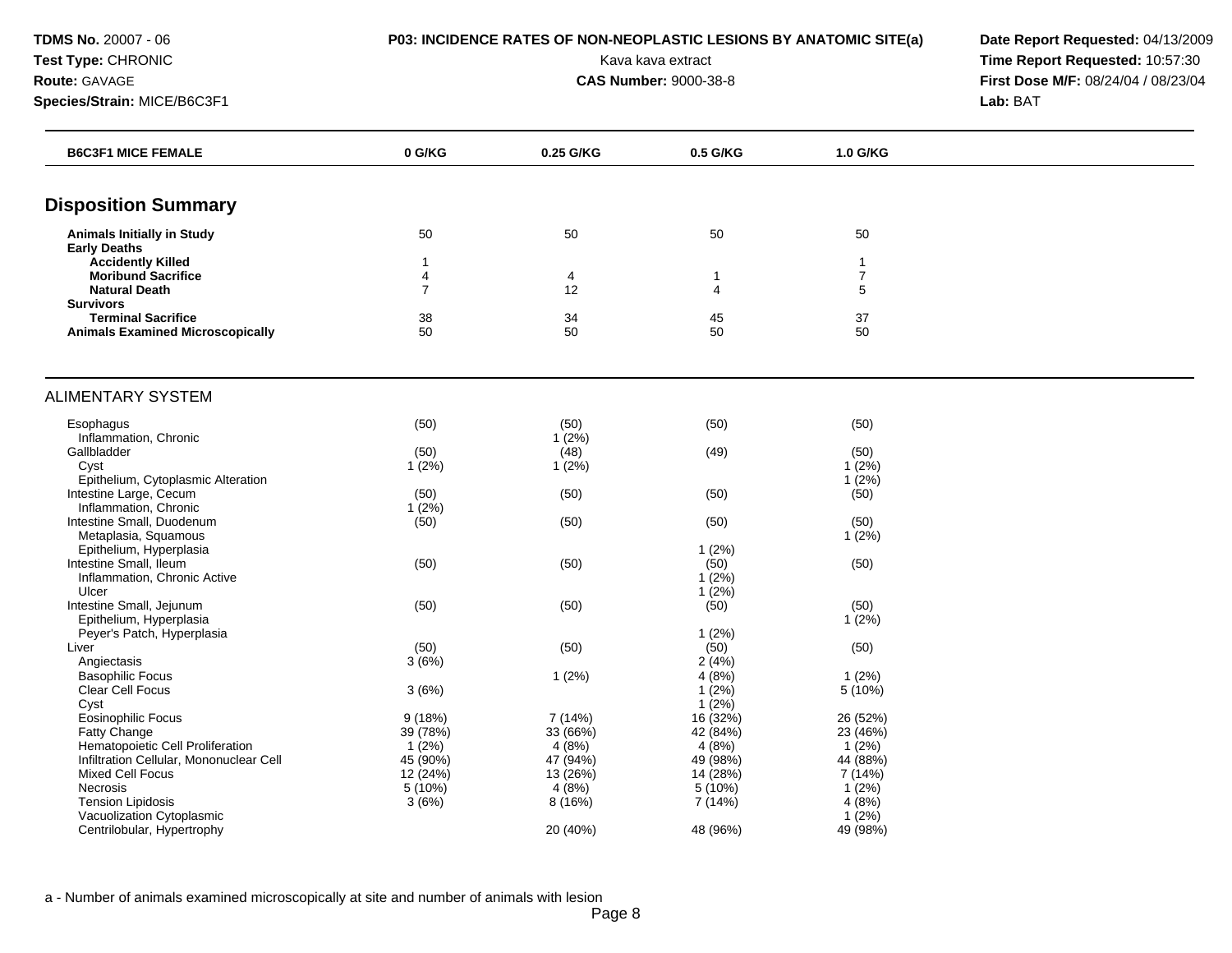## **TDMS No.** 20007 - 06 **P03: INCIDENCE RATES OF NON-NEOPLASTIC LESIONS BY ANATOMIC SITE(a) Date Report Requested:** 04/13/2009

**Test Type:** CHRONIC **Transfer CHRONIC Report Requested:** 10:57:30 **Route:** GAVAGE **CAS Number:** 9000-38-8 **First Dose M/F:** 08/24/04 / 08/23/04

| (8)<br>(10)<br>Mesentery<br>(5)<br>(6)<br>8 (100%)<br>10 (100%)<br>5(100%)<br>$6(100\%)$<br>Fat, Necrosis<br>Pancreas<br>(50)<br>(50)<br>(50)<br>(49)<br>Infiltration Cellular, Mononuclear Cell<br>1(2%)<br>Inflammation, Chronic<br>2(4%)<br>Acinus, Atrophy<br>1(2%)<br>Acinus, Hypertrophy<br>1(2%)<br>Acinus, Vacuolization Cytoplasmic<br>1(2%)<br>Duct, Cyst<br>1(2%)<br>$1(2\%)$<br>1(2%)<br>Salivary Glands<br>(49)<br>(49)<br>(50)<br>(50)<br>1(2%)<br>Atrophy<br>Infiltration Cellular, Mononuclear Cell<br>33 (67%)<br>34 (69%)<br>31 (62%)<br>26 (52%)<br>Duct, Submandibular Gland, Hyperplasia<br>1(2%)<br>Parotid Gland, Hyperplasia<br>1(2%)<br>Stomach, Forestomach<br>(50)<br>(50)<br>(50)<br>(50)<br>Erosion<br>$1(2\%)$<br>14(28%)<br>11(22%)<br>Inflammation, Chronic<br>6(12%)<br>21(42%)<br>3(6%)<br>22 (44%)<br>2(4%)<br>3(6%)<br>Ulcer<br>6 (12%)<br>Epithelium, Hyperplasia<br>6(12%)<br>23 (46%)<br>24 (48%)<br>3(6%)<br>Stomach, Glandular<br>(50)<br>(50)<br>(50)<br>(50)<br>Infiltration Cellular, Mononuclear Cell<br>2(4%)<br>1(2%)<br>1(2%)<br>$1(2\%)$<br>Mineralization<br>Ulcer<br>2(4%)<br>Epithelium, Hyperplasia<br>1(2%)<br>2(4%)<br>Glands, Ectasia<br>1(2%)<br>1(2%)<br>2(4%)<br>(1)<br>(1)<br>(2)<br>(2)<br>Tooth<br>$1(100\%)$<br>1 (100%)<br>2 (100%)<br>2 (100%)<br>Dysplasia<br><b>Blood Vessel</b><br>(50)<br>(50)<br>(50)<br>(50)<br>Mineralization<br>1(2%)<br>(50)<br>(50)<br>(50)<br>(50)<br>Heart<br>Cardiomyopathy<br>1(2%)<br>4(8%)<br>1(2%)<br>2(4%)<br>1(2%)<br>Thrombosis<br>Artery, Infiltration Cellular, Mononuclear Cell<br>4(8%)<br>1(2%)<br>3(6%)<br>Myocardium, Mineralization<br>2(4%)<br>1(2%)<br>Valve, Inflammation<br>2(4%)<br><b>Adrenal Cortex</b><br>(50)<br>(50)<br>(50)<br>(50)<br>$1(2\%)$<br>Atrophy<br>Mineralization | <b>B6C3F1 MICE FEMALE</b>    | 0 G/KG | 0.25 G/KG | 0.5 G/KG | 1.0 G/KG |  |
|------------------------------------------------------------------------------------------------------------------------------------------------------------------------------------------------------------------------------------------------------------------------------------------------------------------------------------------------------------------------------------------------------------------------------------------------------------------------------------------------------------------------------------------------------------------------------------------------------------------------------------------------------------------------------------------------------------------------------------------------------------------------------------------------------------------------------------------------------------------------------------------------------------------------------------------------------------------------------------------------------------------------------------------------------------------------------------------------------------------------------------------------------------------------------------------------------------------------------------------------------------------------------------------------------------------------------------------------------------------------------------------------------------------------------------------------------------------------------------------------------------------------------------------------------------------------------------------------------------------------------------------------------------------------------------------------------------------------------------------------------------------------------------------------------|------------------------------|--------|-----------|----------|----------|--|
|                                                                                                                                                                                                                                                                                                                                                                                                                                                                                                                                                                                                                                                                                                                                                                                                                                                                                                                                                                                                                                                                                                                                                                                                                                                                                                                                                                                                                                                                                                                                                                                                                                                                                                                                                                                                      |                              |        |           |          |          |  |
|                                                                                                                                                                                                                                                                                                                                                                                                                                                                                                                                                                                                                                                                                                                                                                                                                                                                                                                                                                                                                                                                                                                                                                                                                                                                                                                                                                                                                                                                                                                                                                                                                                                                                                                                                                                                      |                              |        |           |          |          |  |
|                                                                                                                                                                                                                                                                                                                                                                                                                                                                                                                                                                                                                                                                                                                                                                                                                                                                                                                                                                                                                                                                                                                                                                                                                                                                                                                                                                                                                                                                                                                                                                                                                                                                                                                                                                                                      |                              |        |           |          |          |  |
|                                                                                                                                                                                                                                                                                                                                                                                                                                                                                                                                                                                                                                                                                                                                                                                                                                                                                                                                                                                                                                                                                                                                                                                                                                                                                                                                                                                                                                                                                                                                                                                                                                                                                                                                                                                                      |                              |        |           |          |          |  |
|                                                                                                                                                                                                                                                                                                                                                                                                                                                                                                                                                                                                                                                                                                                                                                                                                                                                                                                                                                                                                                                                                                                                                                                                                                                                                                                                                                                                                                                                                                                                                                                                                                                                                                                                                                                                      |                              |        |           |          |          |  |
|                                                                                                                                                                                                                                                                                                                                                                                                                                                                                                                                                                                                                                                                                                                                                                                                                                                                                                                                                                                                                                                                                                                                                                                                                                                                                                                                                                                                                                                                                                                                                                                                                                                                                                                                                                                                      |                              |        |           |          |          |  |
|                                                                                                                                                                                                                                                                                                                                                                                                                                                                                                                                                                                                                                                                                                                                                                                                                                                                                                                                                                                                                                                                                                                                                                                                                                                                                                                                                                                                                                                                                                                                                                                                                                                                                                                                                                                                      |                              |        |           |          |          |  |
|                                                                                                                                                                                                                                                                                                                                                                                                                                                                                                                                                                                                                                                                                                                                                                                                                                                                                                                                                                                                                                                                                                                                                                                                                                                                                                                                                                                                                                                                                                                                                                                                                                                                                                                                                                                                      |                              |        |           |          |          |  |
|                                                                                                                                                                                                                                                                                                                                                                                                                                                                                                                                                                                                                                                                                                                                                                                                                                                                                                                                                                                                                                                                                                                                                                                                                                                                                                                                                                                                                                                                                                                                                                                                                                                                                                                                                                                                      |                              |        |           |          |          |  |
|                                                                                                                                                                                                                                                                                                                                                                                                                                                                                                                                                                                                                                                                                                                                                                                                                                                                                                                                                                                                                                                                                                                                                                                                                                                                                                                                                                                                                                                                                                                                                                                                                                                                                                                                                                                                      |                              |        |           |          |          |  |
|                                                                                                                                                                                                                                                                                                                                                                                                                                                                                                                                                                                                                                                                                                                                                                                                                                                                                                                                                                                                                                                                                                                                                                                                                                                                                                                                                                                                                                                                                                                                                                                                                                                                                                                                                                                                      |                              |        |           |          |          |  |
|                                                                                                                                                                                                                                                                                                                                                                                                                                                                                                                                                                                                                                                                                                                                                                                                                                                                                                                                                                                                                                                                                                                                                                                                                                                                                                                                                                                                                                                                                                                                                                                                                                                                                                                                                                                                      |                              |        |           |          |          |  |
|                                                                                                                                                                                                                                                                                                                                                                                                                                                                                                                                                                                                                                                                                                                                                                                                                                                                                                                                                                                                                                                                                                                                                                                                                                                                                                                                                                                                                                                                                                                                                                                                                                                                                                                                                                                                      |                              |        |           |          |          |  |
|                                                                                                                                                                                                                                                                                                                                                                                                                                                                                                                                                                                                                                                                                                                                                                                                                                                                                                                                                                                                                                                                                                                                                                                                                                                                                                                                                                                                                                                                                                                                                                                                                                                                                                                                                                                                      |                              |        |           |          |          |  |
|                                                                                                                                                                                                                                                                                                                                                                                                                                                                                                                                                                                                                                                                                                                                                                                                                                                                                                                                                                                                                                                                                                                                                                                                                                                                                                                                                                                                                                                                                                                                                                                                                                                                                                                                                                                                      |                              |        |           |          |          |  |
|                                                                                                                                                                                                                                                                                                                                                                                                                                                                                                                                                                                                                                                                                                                                                                                                                                                                                                                                                                                                                                                                                                                                                                                                                                                                                                                                                                                                                                                                                                                                                                                                                                                                                                                                                                                                      |                              |        |           |          |          |  |
|                                                                                                                                                                                                                                                                                                                                                                                                                                                                                                                                                                                                                                                                                                                                                                                                                                                                                                                                                                                                                                                                                                                                                                                                                                                                                                                                                                                                                                                                                                                                                                                                                                                                                                                                                                                                      |                              |        |           |          |          |  |
|                                                                                                                                                                                                                                                                                                                                                                                                                                                                                                                                                                                                                                                                                                                                                                                                                                                                                                                                                                                                                                                                                                                                                                                                                                                                                                                                                                                                                                                                                                                                                                                                                                                                                                                                                                                                      |                              |        |           |          |          |  |
|                                                                                                                                                                                                                                                                                                                                                                                                                                                                                                                                                                                                                                                                                                                                                                                                                                                                                                                                                                                                                                                                                                                                                                                                                                                                                                                                                                                                                                                                                                                                                                                                                                                                                                                                                                                                      |                              |        |           |          |          |  |
|                                                                                                                                                                                                                                                                                                                                                                                                                                                                                                                                                                                                                                                                                                                                                                                                                                                                                                                                                                                                                                                                                                                                                                                                                                                                                                                                                                                                                                                                                                                                                                                                                                                                                                                                                                                                      |                              |        |           |          |          |  |
|                                                                                                                                                                                                                                                                                                                                                                                                                                                                                                                                                                                                                                                                                                                                                                                                                                                                                                                                                                                                                                                                                                                                                                                                                                                                                                                                                                                                                                                                                                                                                                                                                                                                                                                                                                                                      |                              |        |           |          |          |  |
|                                                                                                                                                                                                                                                                                                                                                                                                                                                                                                                                                                                                                                                                                                                                                                                                                                                                                                                                                                                                                                                                                                                                                                                                                                                                                                                                                                                                                                                                                                                                                                                                                                                                                                                                                                                                      |                              |        |           |          |          |  |
|                                                                                                                                                                                                                                                                                                                                                                                                                                                                                                                                                                                                                                                                                                                                                                                                                                                                                                                                                                                                                                                                                                                                                                                                                                                                                                                                                                                                                                                                                                                                                                                                                                                                                                                                                                                                      |                              |        |           |          |          |  |
|                                                                                                                                                                                                                                                                                                                                                                                                                                                                                                                                                                                                                                                                                                                                                                                                                                                                                                                                                                                                                                                                                                                                                                                                                                                                                                                                                                                                                                                                                                                                                                                                                                                                                                                                                                                                      |                              |        |           |          |          |  |
|                                                                                                                                                                                                                                                                                                                                                                                                                                                                                                                                                                                                                                                                                                                                                                                                                                                                                                                                                                                                                                                                                                                                                                                                                                                                                                                                                                                                                                                                                                                                                                                                                                                                                                                                                                                                      |                              |        |           |          |          |  |
|                                                                                                                                                                                                                                                                                                                                                                                                                                                                                                                                                                                                                                                                                                                                                                                                                                                                                                                                                                                                                                                                                                                                                                                                                                                                                                                                                                                                                                                                                                                                                                                                                                                                                                                                                                                                      |                              |        |           |          |          |  |
|                                                                                                                                                                                                                                                                                                                                                                                                                                                                                                                                                                                                                                                                                                                                                                                                                                                                                                                                                                                                                                                                                                                                                                                                                                                                                                                                                                                                                                                                                                                                                                                                                                                                                                                                                                                                      |                              |        |           |          |          |  |
|                                                                                                                                                                                                                                                                                                                                                                                                                                                                                                                                                                                                                                                                                                                                                                                                                                                                                                                                                                                                                                                                                                                                                                                                                                                                                                                                                                                                                                                                                                                                                                                                                                                                                                                                                                                                      |                              |        |           |          |          |  |
|                                                                                                                                                                                                                                                                                                                                                                                                                                                                                                                                                                                                                                                                                                                                                                                                                                                                                                                                                                                                                                                                                                                                                                                                                                                                                                                                                                                                                                                                                                                                                                                                                                                                                                                                                                                                      | <b>CARDIOVASCULAR SYSTEM</b> |        |           |          |          |  |
|                                                                                                                                                                                                                                                                                                                                                                                                                                                                                                                                                                                                                                                                                                                                                                                                                                                                                                                                                                                                                                                                                                                                                                                                                                                                                                                                                                                                                                                                                                                                                                                                                                                                                                                                                                                                      |                              |        |           |          |          |  |
|                                                                                                                                                                                                                                                                                                                                                                                                                                                                                                                                                                                                                                                                                                                                                                                                                                                                                                                                                                                                                                                                                                                                                                                                                                                                                                                                                                                                                                                                                                                                                                                                                                                                                                                                                                                                      |                              |        |           |          |          |  |
|                                                                                                                                                                                                                                                                                                                                                                                                                                                                                                                                                                                                                                                                                                                                                                                                                                                                                                                                                                                                                                                                                                                                                                                                                                                                                                                                                                                                                                                                                                                                                                                                                                                                                                                                                                                                      |                              |        |           |          |          |  |
|                                                                                                                                                                                                                                                                                                                                                                                                                                                                                                                                                                                                                                                                                                                                                                                                                                                                                                                                                                                                                                                                                                                                                                                                                                                                                                                                                                                                                                                                                                                                                                                                                                                                                                                                                                                                      |                              |        |           |          |          |  |
|                                                                                                                                                                                                                                                                                                                                                                                                                                                                                                                                                                                                                                                                                                                                                                                                                                                                                                                                                                                                                                                                                                                                                                                                                                                                                                                                                                                                                                                                                                                                                                                                                                                                                                                                                                                                      |                              |        |           |          |          |  |
|                                                                                                                                                                                                                                                                                                                                                                                                                                                                                                                                                                                                                                                                                                                                                                                                                                                                                                                                                                                                                                                                                                                                                                                                                                                                                                                                                                                                                                                                                                                                                                                                                                                                                                                                                                                                      |                              |        |           |          |          |  |
|                                                                                                                                                                                                                                                                                                                                                                                                                                                                                                                                                                                                                                                                                                                                                                                                                                                                                                                                                                                                                                                                                                                                                                                                                                                                                                                                                                                                                                                                                                                                                                                                                                                                                                                                                                                                      |                              |        |           |          |          |  |
|                                                                                                                                                                                                                                                                                                                                                                                                                                                                                                                                                                                                                                                                                                                                                                                                                                                                                                                                                                                                                                                                                                                                                                                                                                                                                                                                                                                                                                                                                                                                                                                                                                                                                                                                                                                                      |                              |        |           |          |          |  |
|                                                                                                                                                                                                                                                                                                                                                                                                                                                                                                                                                                                                                                                                                                                                                                                                                                                                                                                                                                                                                                                                                                                                                                                                                                                                                                                                                                                                                                                                                                                                                                                                                                                                                                                                                                                                      | <b>ENDOCRINE SYSTEM</b>      |        |           |          |          |  |
|                                                                                                                                                                                                                                                                                                                                                                                                                                                                                                                                                                                                                                                                                                                                                                                                                                                                                                                                                                                                                                                                                                                                                                                                                                                                                                                                                                                                                                                                                                                                                                                                                                                                                                                                                                                                      |                              |        |           |          |          |  |
|                                                                                                                                                                                                                                                                                                                                                                                                                                                                                                                                                                                                                                                                                                                                                                                                                                                                                                                                                                                                                                                                                                                                                                                                                                                                                                                                                                                                                                                                                                                                                                                                                                                                                                                                                                                                      |                              |        |           |          |          |  |
|                                                                                                                                                                                                                                                                                                                                                                                                                                                                                                                                                                                                                                                                                                                                                                                                                                                                                                                                                                                                                                                                                                                                                                                                                                                                                                                                                                                                                                                                                                                                                                                                                                                                                                                                                                                                      |                              | 1(2%)  |           |          |          |  |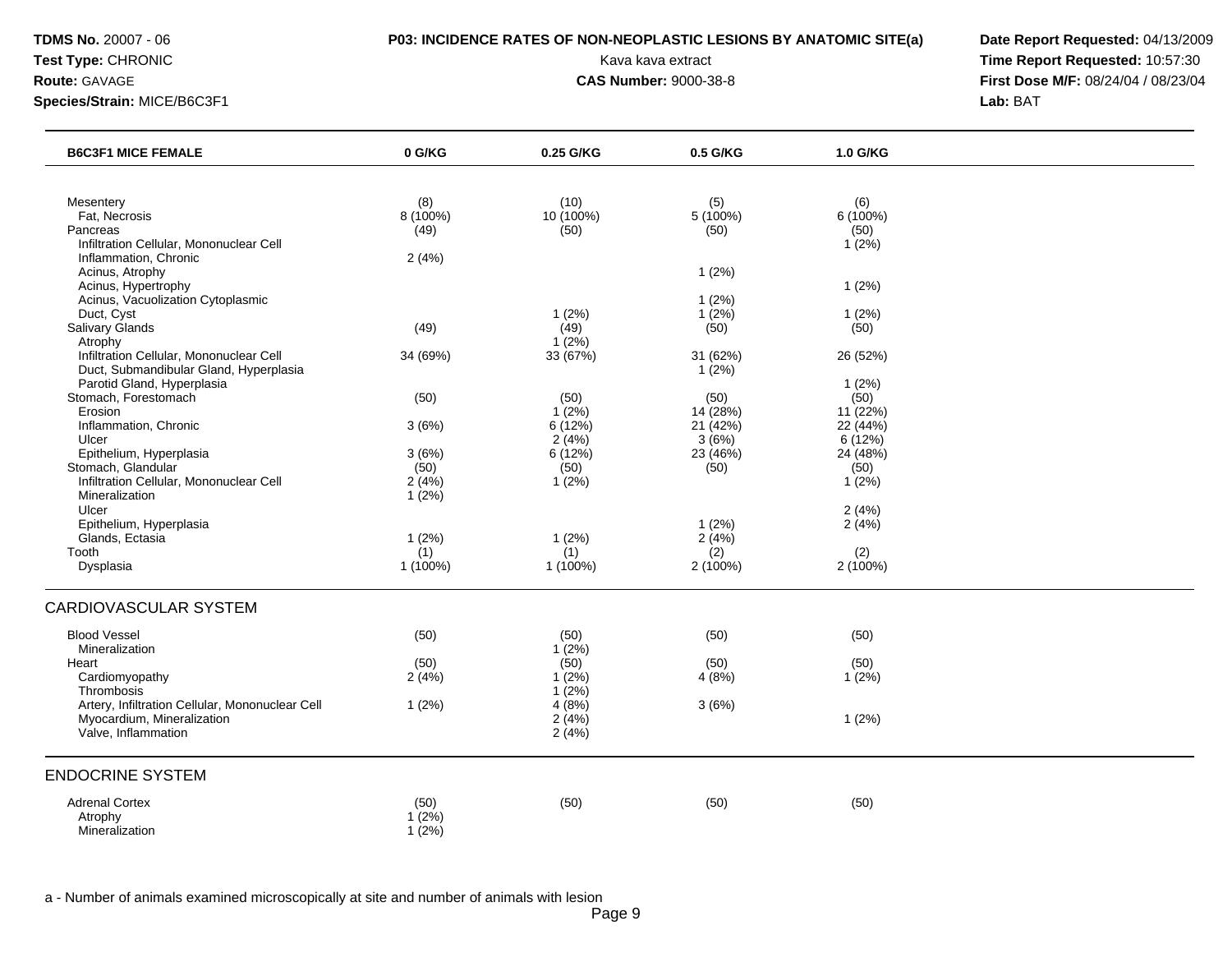## **TDMS No.** 20007 - 06 **P03: INCIDENCE RATES OF NON-NEOPLASTIC LESIONS BY ANATOMIC SITE(a) Date Report Requested:** 04/13/2009

**Test Type:** CHRONIC **Transfer CHRONIC Report Requested:** 10:57:30 **Route:** GAVAGE **CAS Number:** 9000-38-8 **First Dose M/F:** 08/24/04 / 08/23/04

| <b>B6C3F1 MICE FEMALE</b>                                                                                                                                                                                                                                                                                                                                                                                             | 0 G/KG                                                                                                                            | 0.25 G/KG                                                                                         | 0.5 G/KG                                                                                                  | 1.0 G/KG                                                                                                 |  |
|-----------------------------------------------------------------------------------------------------------------------------------------------------------------------------------------------------------------------------------------------------------------------------------------------------------------------------------------------------------------------------------------------------------------------|-----------------------------------------------------------------------------------------------------------------------------------|---------------------------------------------------------------------------------------------------|-----------------------------------------------------------------------------------------------------------|----------------------------------------------------------------------------------------------------------|--|
| Vacuolization Cytoplasmic<br>Subcapsular, Hyperplasia<br>Zona Reticularis, Hyperplasia<br>Adrenal Medulla<br>Hyperplasia<br>Vacuolization Cytoplasmic<br>Islets, Pancreatic<br>Hyperplasia<br>Parathyroid Gland<br>Cyst<br>Pituitary Gland<br>Angiectasis<br>Cyst<br>Pars Distalis, Hyperplasia<br><b>Thyroid Gland</b><br>Cyst<br>Ectopic Thymus<br>Infiltration Cellular, Mononuclear Cell<br>Follicle, Hyperplasia | 1(2%)<br>49 (98%)<br>(50)<br>$1(2\%)$<br>(50)<br>4(8%)<br>(48)<br>(50)<br>1(2%)<br>4(8%)<br>(50)<br>1(2%)<br>$1(2\%)$<br>$1(2\%)$ | 50 (100%)<br>(50)<br>(50)<br>4(8%)<br>(44)<br>1(2%)<br>(50)<br>1(2%)<br>4(8%)<br>(50)<br>$1(2\%)$ | 4(8%)<br>50 (100%)<br>(50)<br>2(4%)<br>(50)<br>1(2%)<br>(48)<br>(49)<br>1(2%)<br>2(4%)<br>7 (14%)<br>(50) | 50 (100%)<br>$1(2\%)$<br>(50)<br>2(4%)<br>$1(2\%)$<br>(50)<br>(48)<br>(50)<br>$1(2\%)$<br>5(10%)<br>(50) |  |
| <b>GENERAL BODY SYSTEM</b><br><b>Tissue NOS</b><br>Inflammation, Chronic                                                                                                                                                                                                                                                                                                                                              | (0)                                                                                                                               | (0)                                                                                               | (0)                                                                                                       | (1)<br>$1(100\%)$                                                                                        |  |
| <b>GENITAL SYSTEM</b>                                                                                                                                                                                                                                                                                                                                                                                                 |                                                                                                                                   |                                                                                                   |                                                                                                           |                                                                                                          |  |
| <b>Clitoral Gland</b><br>Inflammation<br>Ovary<br>Angiectasis<br>Cyst<br>Hemorrhage<br>Thrombosis<br><b>Uterus</b><br>Inflammation, Suppurative<br>Metaplasia, Squamous<br>Endometrium, Hyperplasia, Cystic<br>Vagina<br>Vacuolization Cytoplasmic                                                                                                                                                                    | (49)<br>$1(2\%)$<br>(49)<br>$1(2\%)$<br>4(8%)<br>$1(2\%)$<br>(50)<br>3(6%)<br>$1(2\%)$<br>42 (84%)<br>(0)                         | (48)<br>(50)<br>$1(2\%)$<br>10(20%)<br>1(2%)<br>(50)<br>$1(2\%)$<br>2(4%)<br>44 (88%)<br>(0)      | (50)<br>(50)<br>2(4%)<br>6(12%)<br>2(4%)<br>(50)<br>42 (84%)<br>(0)                                       | (50)<br>(50)<br>$1(2\%)$<br>4(8%)<br>(50)<br>36 (72%)<br>(1)<br>1 (100%)                                 |  |

HEMATOPOIETIC SYSTEM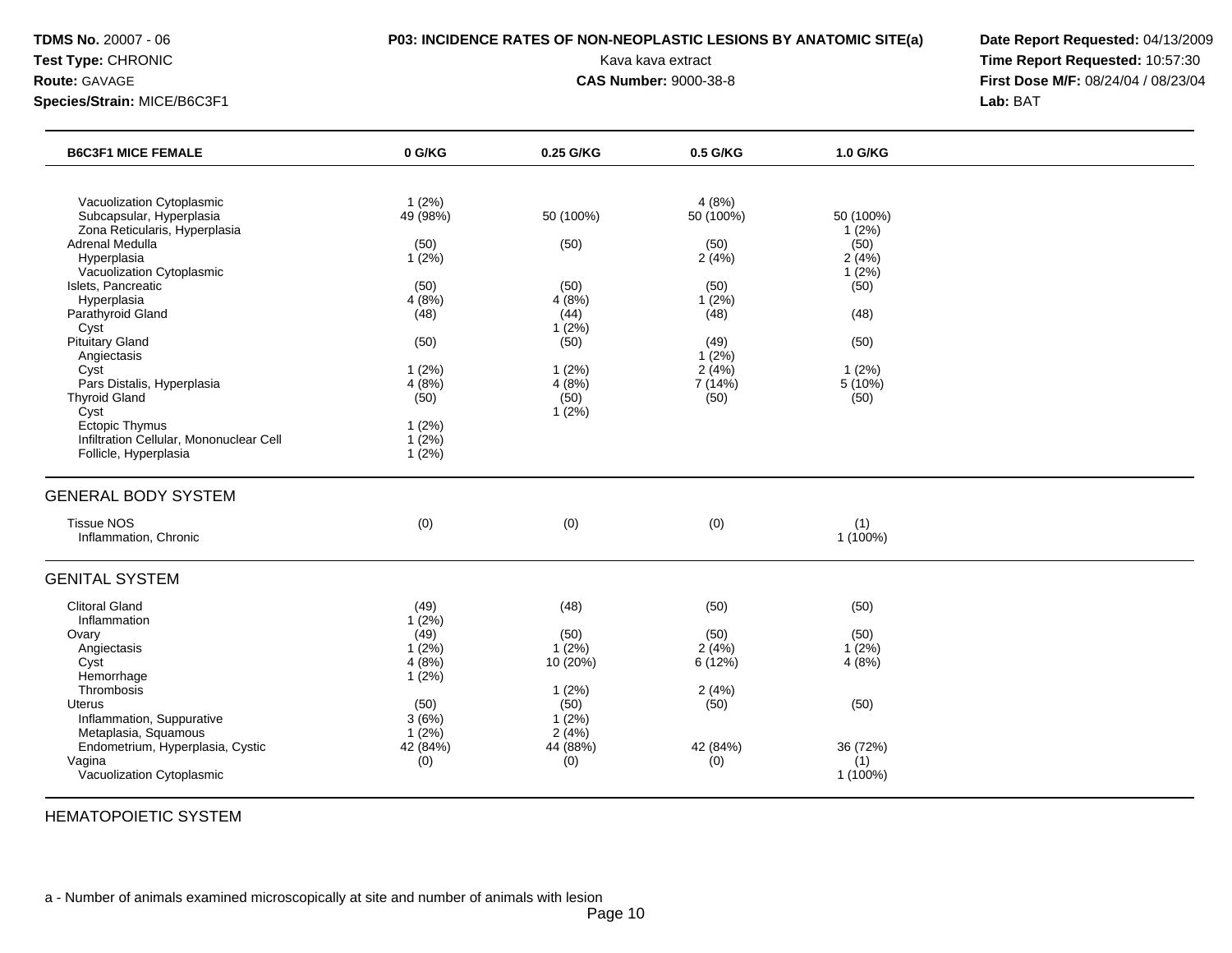## **TDMS No.** 20007 - 06 **P03: INCIDENCE RATES OF NON-NEOPLASTIC LESIONS BY ANATOMIC SITE(a) Date Report Requested:** 04/13/2009

**Test Type:** CHRONIC **Transfer CHRONIC Report Requested:** 10:57:30 **Route:** GAVAGE **CAS Number:** 9000-38-8 **First Dose M/F:** 08/24/04 / 08/23/04

| <b>B6C3F1 MICE FEMALE</b>                                                                                                                                                                                                                                                 | 0 G/KG                                                                                  | 0.25 G/KG                                                        | 0.5 G/KG                                                         | 1.0 G/KG                                                                           |  |
|---------------------------------------------------------------------------------------------------------------------------------------------------------------------------------------------------------------------------------------------------------------------------|-----------------------------------------------------------------------------------------|------------------------------------------------------------------|------------------------------------------------------------------|------------------------------------------------------------------------------------|--|
| <b>Bone Marrow</b><br>Fibrosis<br>Necrosis<br>Lymph Node<br>Mediastinal, Hyperplasia, Lymphoid<br>Mediastinal, Hyperplasia, Plasma Cell<br>Lymph Node, Mandibular<br>Hyperplasia, Lymphoid<br>Lymph Node, Mesenteric<br>Hyperplasia, Lymphoid<br>Hyperplasia, Plasma Cell | (50)<br>(3)<br>1(33%)<br>(48)<br>4(8%)<br>(50)                                          | (50)<br>2(4%)<br>(3)<br>1(33%)<br>(49)<br>4(8%)<br>(50)<br>1(2%) | (50)<br>1(2%)<br>(0)<br>(50)<br>4(8%)<br>(50)                    | (50)<br>$1(2\%)$<br>$1(2\%)$<br>(0)<br>(50)<br>2(4%)<br>(50)<br>$1(2\%)$           |  |
| Inflammation, Granulomatous<br>Spleen<br>Hematopoietic Cell Proliferation<br>Hyperplasia, Lymphoid<br>Lymphoid Follicle, Atrophy<br>Thymus<br>Atrophy<br>Hyperplasia, Histiocytic<br>Infiltration Cellular, Histiocyte<br>Epithelial Cell, Hyperplasia                    | (49)<br>26 (53%)<br>7 (14%)<br>4(8%)<br>(50)<br>39 (78%)<br>$1(2\%)$<br>5(10%)<br>1(2%) | (48)<br>24 (50%)<br>6(13%)<br>2(4%)<br>(50)<br>44 (88%)          | (50)<br>20 (40%)<br>6(12%)<br>4(8%)<br>(49)<br>46 (94%)<br>2(4%) | 1(2%)<br>(49)<br>10 (20%)<br>5(10%)<br>2(4%)<br>(47)<br>40 (85%)<br>1(2%)<br>2(4%) |  |
| <b>INTEGUMENTARY SYSTEM</b>                                                                                                                                                                                                                                               |                                                                                         |                                                                  |                                                                  |                                                                                    |  |
| <b>Mammary Gland</b><br>Hyperplasia<br>Inflammation, Chronic Active<br>Metaplasia, Squamous                                                                                                                                                                               | (50)<br>$1(2\%)$<br>1(2%)<br>1(2%)                                                      | (49)                                                             | (50)                                                             | (50)                                                                               |  |
| Skin<br><b>Fibrosis</b><br>Inflammation, Chronic<br>Ulcer<br>Subcutaneous Tissue, Fibrosis<br>Subcutaneous Tissue, Necrosis                                                                                                                                               | (50)<br>1(2%)<br>1(2%)                                                                  | (50)<br>1(2%)<br>1(2%)                                           | (50)<br>1(2%)<br>1(2%)<br>1(2%)                                  | (50)                                                                               |  |
| MUSCULOSKELETAL SYSTEM                                                                                                                                                                                                                                                    |                                                                                         |                                                                  |                                                                  |                                                                                    |  |
| Bone<br>Fibrosis<br>Joint, Inflammation, Chronic<br><b>Skeletal Muscle</b>                                                                                                                                                                                                | (50)<br>15 (30%)<br>(3)                                                                 | (50)<br>8(16%)<br>1(2%)<br>(1)                                   | (50)<br>7 (14%)<br>(0)                                           | (50)<br>9(18%)<br>(0)                                                              |  |

NERVOUS SYSTEM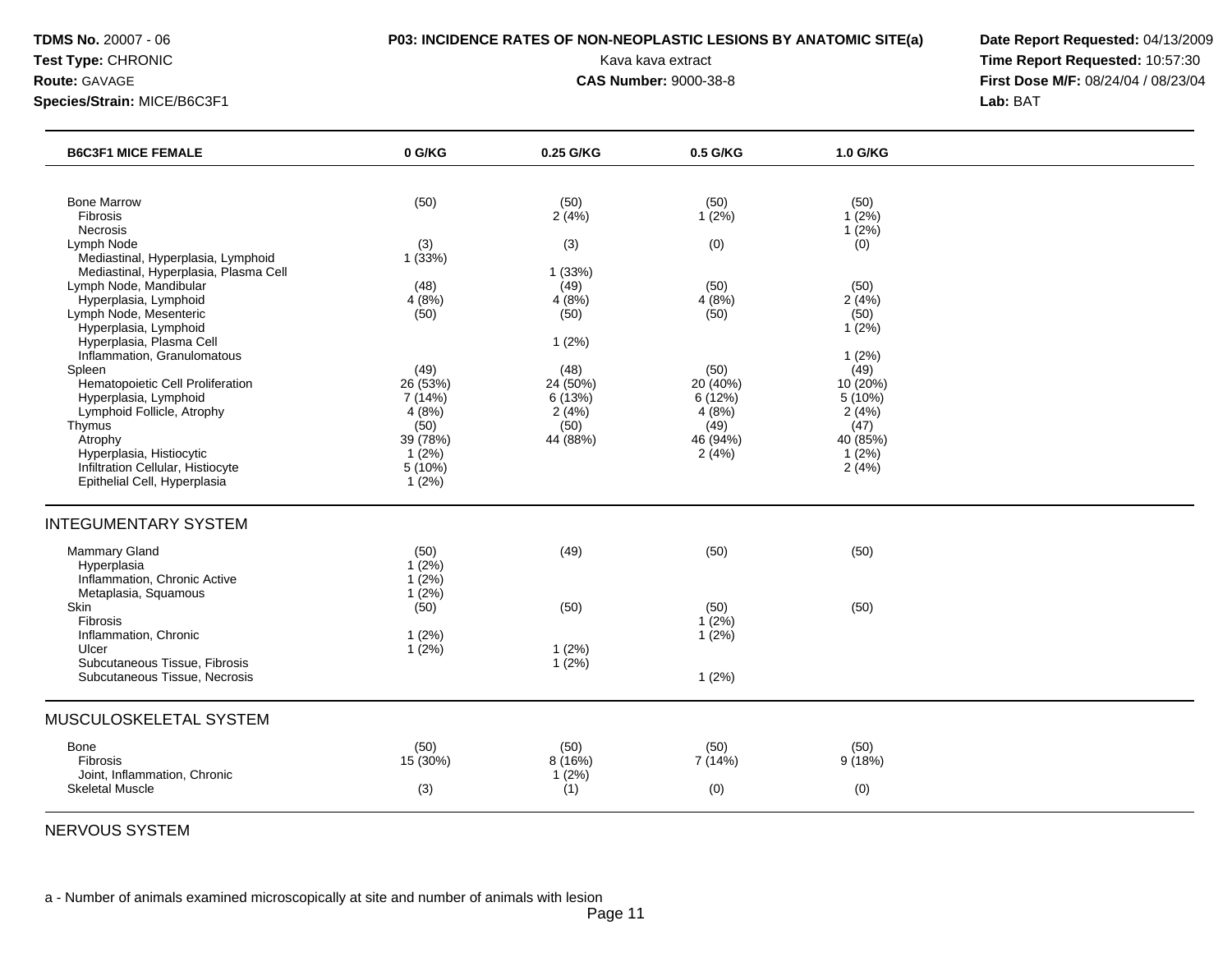## **TDMS No.** 20007 - 06 **P03: INCIDENCE RATES OF NON-NEOPLASTIC LESIONS BY ANATOMIC SITE(a) Date Report Requested:** 04/13/2009

**Test Type:** CHRONIC **Transfer CHRONIC Report Requested:** 10:57:30 **Route:** GAVAGE **CAS Number:** 9000-38-8 **First Dose M/F:** 08/24/04 / 08/23/04

| <b>B6C3F1 MICE FEMALE</b>                                                                           | 0 G/KG                        | 0.25 G/KG                     | 0.5 G/KG              | 1.0 G/KG            |  |
|-----------------------------------------------------------------------------------------------------|-------------------------------|-------------------------------|-----------------------|---------------------|--|
|                                                                                                     |                               |                               |                       |                     |  |
| <b>Brain</b><br>Choroid Plexus, Infiltration Cellular,<br>Mononuclear Cell                          | (50)<br>1(2%)                 | (50)                          | (50)                  | (50)                |  |
| Hypothalamus, Compression<br>Peripheral Nerve                                                       | 2(4%)<br>(1)                  | (0)                           | (0)                   | (1)                 |  |
| Infiltration Cellular, Mononuclear Cell<br>Axon, Degeneration<br>Spinal Cord                        | 1 (100%)<br>$1(100\%)$<br>(1) | (0)                           | (0)                   | 1 (100%)<br>(1)     |  |
| Axon, Degeneration                                                                                  | $1(100\%)$                    |                               |                       |                     |  |
| <b>RESPIRATORY SYSTEM</b>                                                                           |                               |                               |                       |                     |  |
| Lung<br>Hemorrhage                                                                                  | (50)<br>$1(2\%)$              | (50)                          | (50)                  | (50)                |  |
| Inflammation<br>Inflammation, Acute                                                                 | 1(2%)                         | 1(2%)                         | 2(4%)                 |                     |  |
| Metaplasia, Osseous<br>Mineralization                                                               |                               | 1(2%)<br>$1(2\%)$<br>$1(2\%)$ |                       | 1(2%)               |  |
| Alveolar Epithelium, Hyperplasia<br>Alveolus, Infiltration Cellular, Histiocyte<br>Serosa, Fibrosis | 3(6%)                         | $1(2\%)$<br>$1(2\%)$          |                       | 1(2%)               |  |
| Nose<br>Inflammation, Suppurative                                                                   | (50)                          | (50)                          | (50)                  | (50)<br>$1(2\%)$    |  |
| Inflammation, Chronic<br>Glands, Dilatation<br>Nasolacrimal Duct, Inflammation, Suppurative         | 4(8%)                         | 2(4%)                         | 1(2%)<br>1(2%)        |                     |  |
| Olfactory Epithelium, Degeneration<br>Trachea                                                       | 1(2%)<br>(50)                 | (50)                          | (50)                  | (50)                |  |
| Inflammation, Chronic                                                                               |                               | $1(2\%)$                      |                       |                     |  |
| SPECIAL SENSES SYSTEM                                                                               |                               |                               |                       |                     |  |
| Eye<br>Anterior Chamber, Inflammation, Suppurative                                                  | (50)<br>$1(2\%)$              | (50)                          | (50)                  | (50)                |  |
| Harderian Gland<br>Atrophy                                                                          | (50)<br>$1(2\%)$              | (49)                          | (50)<br>$1(2\%)$      | (50)                |  |
| Hyperplasia<br>Infiltration Cellular, Mononuclear Cell                                              | 3(6%)<br>38 (76%)             | 4(8%)<br>42 (86%)             | $5(10\%)$<br>42 (84%) | 5 (10%)<br>38 (76%) |  |
| <b>URINARY SYSTEM</b>                                                                               |                               |                               |                       |                     |  |
| Kidney<br>Amyloid Deposition                                                                        | (50)<br>$1(2\%)$              | (50)<br>2(4%)                 | (50)<br>2(4%)         | (50)<br>$1(2\%)$    |  |